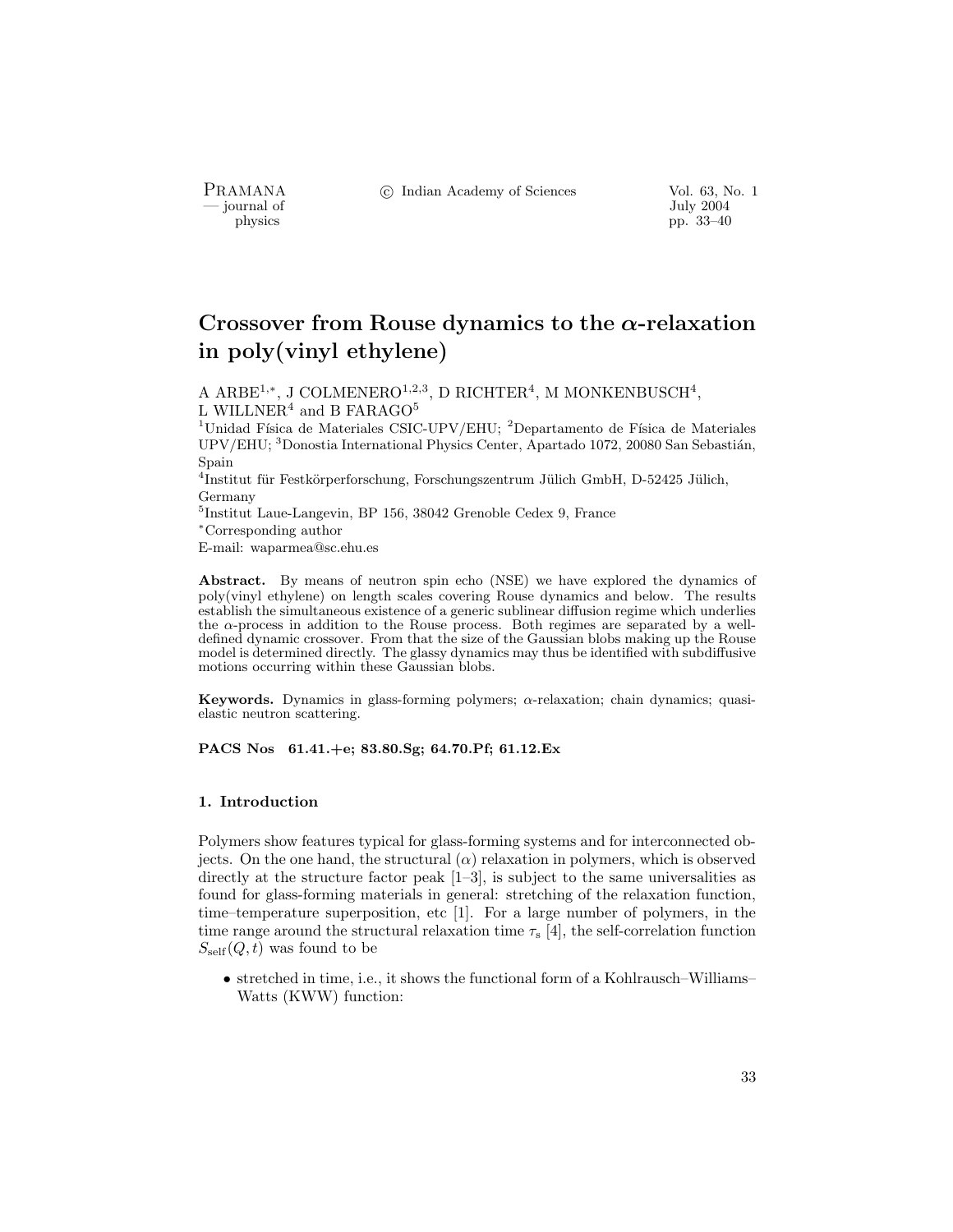A Arbe et al

$$
S_{\text{self}}(Q, t) = A(Q) \exp\left[-\left(\frac{t}{\tau_w}\right)^{\beta}\right].
$$
 (1)

Here,  $A(Q)$  accounts for microscopic motions and assumes the form of a Debye Waller factor,  $\beta$  is the stretching exponent (usually  $0.4 \leq \beta \leq 0.6$ ) and  $\tau_w$  is the characteristic time that depends on Q (momentum transfer) and temperature;

• and Gaussian in space:

$$
S_{\text{self}}(Q, t) = A(Q) \exp\left[-\frac{Q^2 \langle r^2(t) \rangle}{6}\right],\tag{2}
$$

thus being directly related to the mean square displacement  $\langle r^2(t) \rangle$ .

These simultaneous observations imply that the atoms within a polymer perform sublinear diffusion with a mean-square displacement  $\langle r^2(t) \rangle \approx t^{\beta}$  [5–10].

On the other hand, the chain character of polymers leads the universal entropydriven (Rouse) dynamics to prevail at intermediate scales, where local potentials have ceased to be important and entanglements are not yet active. A key signature of the Rouse motion is the sublinear evolution of the segmental mean-square displacement  $\langle r^2(t)\rangle \approx t^{1/2}$ . The Rouse dynamics distinguishes polymers from simple glass-forming systems, where the decaging process is followed by translational diffusion of the whole molecule.

Recently, molecular dynamics simulations [11] as well as mode coupling theory calculations [12] on coarse-grained polymer models (bead and spring models) show the existence of a plateau in the early stages of  $\langle r^2(t) \rangle$  after the initial ballistic regime. This proves that the 'cage effect' also exists for polymers. However, as  $\langle r^2(t) \rangle$  increases above the plateau, instead of a continuous crossover to simple diffusion, an extended subdiffusive regime  $\langle r^2(t)\rangle \approx t^x, x \approx 0.5$ –0.6) is found. This difference was related to the Rouse dynamics of polymer chains. Furthermore, quasi-elastic neutron scattering experiments on glass-forming polymeric liquids taken at high Q were interpreted in terms of Rouse motion [13].

In real polymers it is clear that the precondition of Gaussian beads can only be fulfilled on large scales. Then, the question arising is: Is it possible to experimentally clarify the independent existence of a generic dynamic regime of sublinear diffusion associated with the  $\alpha$ -process apart from the Rouse process?

Here we present a neutron spin echo (NSE) investigation on poly(vinyl ethylene) (PVE). These results, that are previously reported in ref. [14], have allowed for the first time to clearly distinguish between two separated dynamic regimes of sublinear diffusion. The data display a well-developed crossover from the sublinear diffusion regime of the  $\alpha$ -relaxation dynamics to the Rouse regime representing the universal chain dynamics. The observed crossover establishes the existence of an independent  $\alpha$ -relaxation power law regime well-separated from the Rouse dynamics. This allows a direct atomistic identification of the Gaussian blob underlying the Rouse model – the crossover length amounts to  $\approx 20$  Å. Within this blob the sublinear diffusion representing the  $\alpha$ -relaxation takes place [14].

34 Pramana – J. Phys., Vol. 63, No. 1, July 2004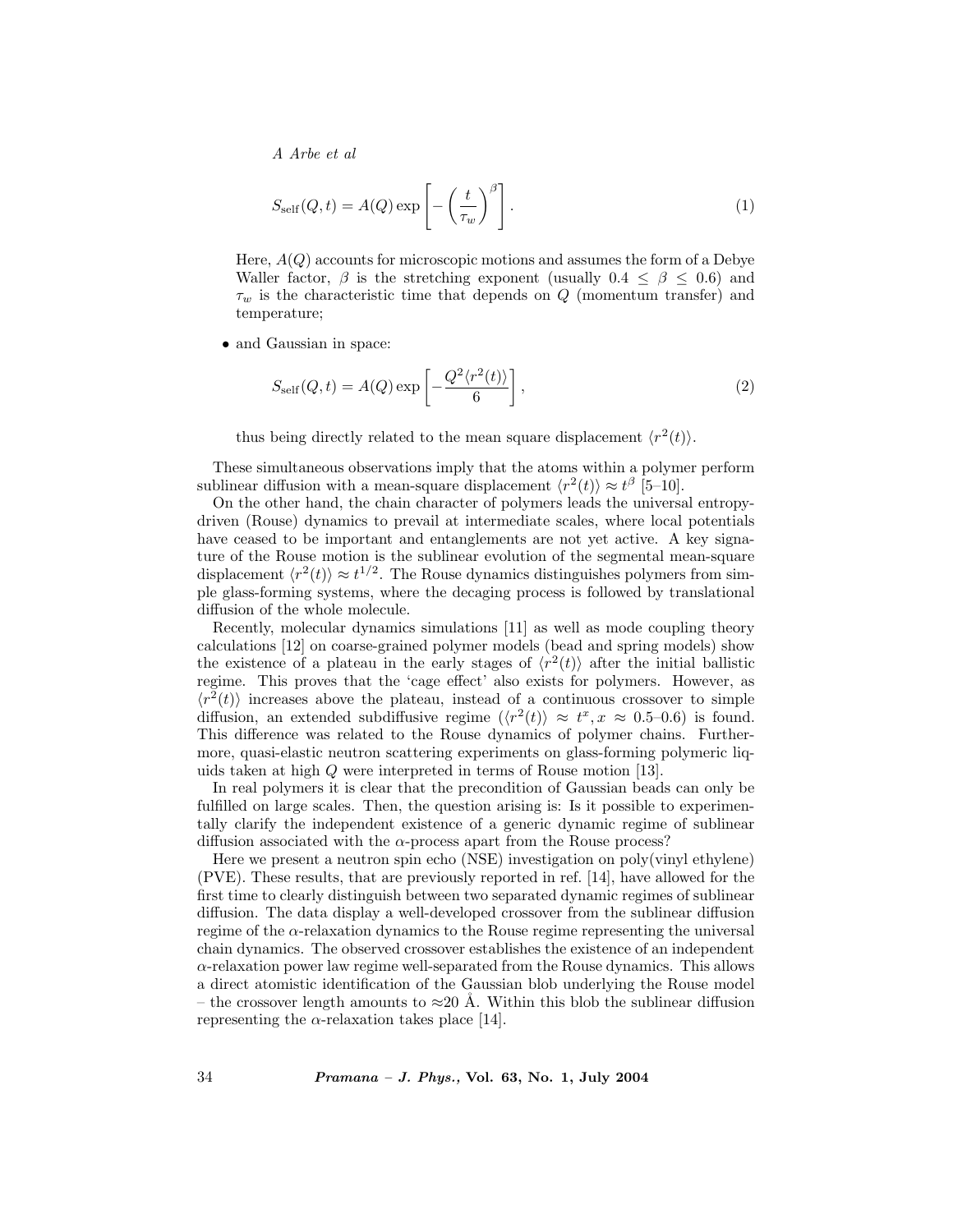Crossover in poly(vinyl ethylene)

#### 2. Experimental

Deuterated and protonated PVE samples (weight-averaged molecular weights  $M_{\rm w}$  = 80 kg/mol for both and polydispersities better than 1.02) were synthesized by anionic polymerization. Two correlation functions were accessed in this study: (i) the single chain dynamic structure factor  $S_{\text{chain}}(Q, t)$  – the normalized Fourier-transformed pair correlation function of the segments within one chain and (ii) the self-correlation function  $S_{\text{self}}(Q, t)$ , originating from the proton selfmotion.  $S_{\text{chain}}(Q, t)$  was measured on a deuterated matrix containing 10% protonated chains at the NSE instrument IN15 (ILL, Grenoble). The Q-range covered was  $0.07 \le Q \le 0.2$  Å<sup>-1</sup> and the dynamic range  $2 \le t \le 40$  ns. On the other hand,  $S_{\text{self}}(Q, t)$  was obtained on a fully protonated sample at the NSE spectrometer at the FRJ-2 reactor in Jülich. A time range of  $0.01 \le t \le 22$  ns was accessed in the Q-range  $0.07 \le Q \le 0.4$  Å<sup>-1</sup>. Both kinds of experiments were performed at 418 K (about 150 K above the glass transition).

# 3. Theory: The Rouse model

The Rouse model [15] treats the dynamics of a Gaussian chain (bead and spring model) in a heat bath. Thereby, it implicitly assumes that on the considered length and time-scales only entropic restoring forces drive the dynamics. At scales  $QR_0 \gg 1$ , where  $R_0$  is the chain end-to-end distance, the normalized single chain dynamic structure factor  $S_{\text{chain}}^{\text{Rouse}}(Q, t)$  can be written as a function of a scaling variable  $x = Q^2 \sqrt{W \ell^4 t}$ , which combines spatial and temporal scales [15]:

$$
S_{\text{chain}}^{\text{Rouse}}(x) = \int_0^\infty \mathrm{d}s \exp\left[ -s - \frac{x}{3\pi} \int_0^\infty \frac{\cos\left(\frac{6ys}{x}\right)}{y^2} \left(1 - \exp\left(-y^2\right)\right) \mathrm{d}y \right] \tag{3}
$$

with  $W = 3k_BT/\zeta\ell^2$ , the elementary Rouse frequency. W is the ratio of the entropic force,  $3k_BT/\ell^2$ , and the friction coefficient  $\zeta$ .  $\ell^2 = C_\infty \ell_0^2$  is the mean square segment length, where  $C_{\infty}$  is the characteristic ratio and  $\ell_0$  the bond length. The validity of the Rouse approach is limited to long scales by topological constraints leading to reptation and to short scales by the microscopic details of the chemical polymer structure.

In the standard Rouse theory the intermediate incoherent scattering function is given by

$$
S_{\text{self}}^{\text{Rouse}}(Q, t) = A(Q) \exp\left[-\left(\frac{W\ell^4}{9\pi}Q^4t\right)^{1/2}\right].\tag{4}
$$

In the Q-regime considered, the prefactor  $A(Q)$  is close to 1. In comparison with eq. (1),  $S_{\text{self}}^{\text{Rouse}}(Q, t)$  has the form of a KWW function with  $\beta^{\text{Rouse}} = 0.5$  and

$$
\tau_w^{\text{Rouse}} = \frac{9\pi}{W\ell^4} Q^{-4}.\tag{5}
$$

Pramana – J. Phys., Vol. 63, No. 1, July 2004 35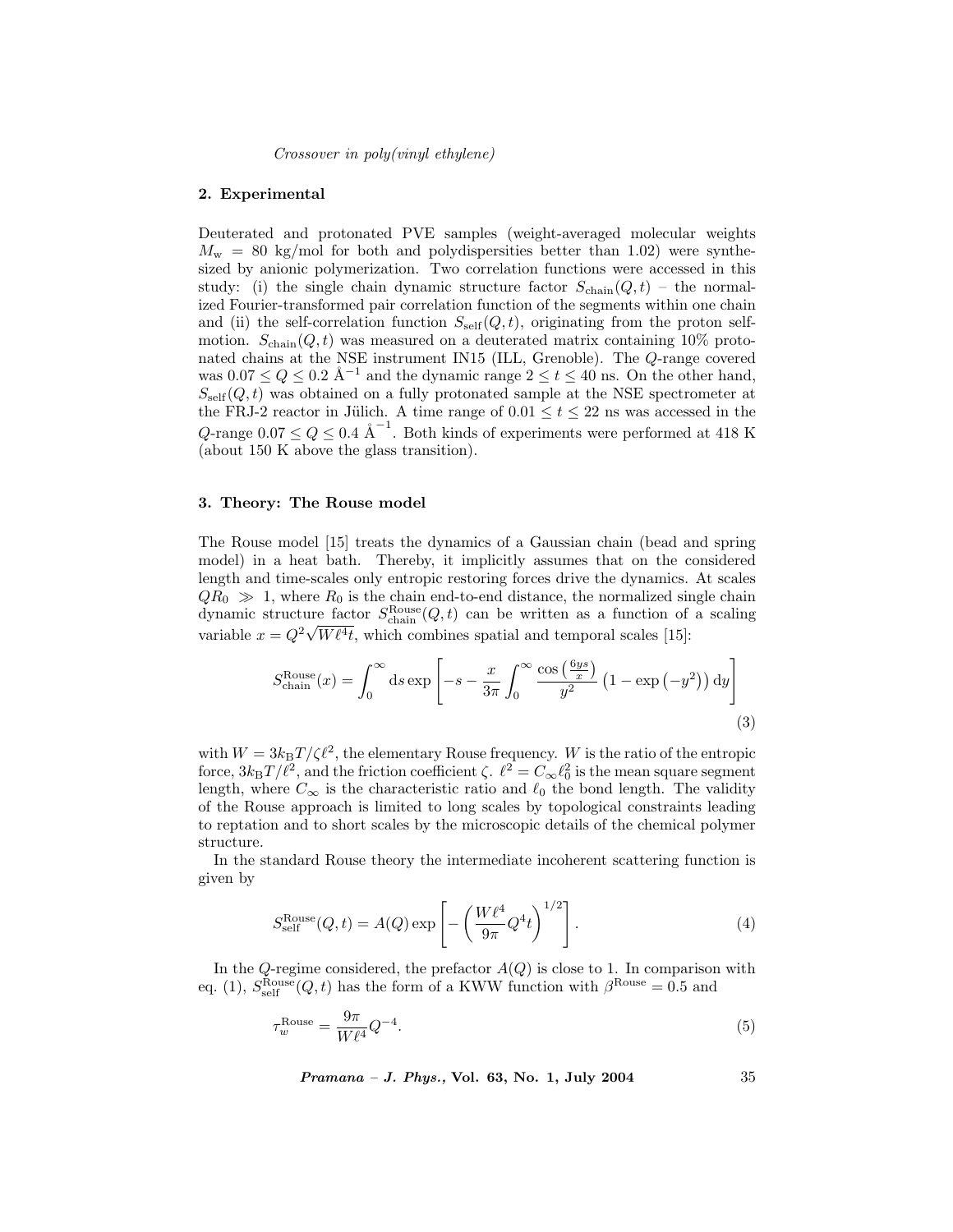# A Arbe et al

It is also easy to deduce that  $S_{\text{self}}^{\text{Rouse}}(Q, t)$  also fulfills the Gaussian approximation (eq.(2)) with the mean squared displacement given by

$$
\langle r^2(t) \rangle^{\text{Rouse}} = 2\sqrt{\frac{W\ell^4 t}{\pi}}.\tag{6}
$$

## 4. Results and discussion

Figure 1 shows  $S_{\text{chain}}(Q, t)$  from the PVE melt measured at IN15. The solid lines display a fit with the Rouse dynamic structure factor (eq. (3)). For  $Q < 0.11$  Å<sup>-1</sup> the data follow the Rouse prediction well. Above this value the measured data decay less than that predicted by the Rouse model. In order to quantify the deviations, individual fits with eq. (3) to all data were performed revealing the Rouse variable  $W \ell^4$ . This turns out to be Q-dependent for  $Q \geq Q_R = 0.11 \text{ Å}^{-1}$  [14]. Similar deviations from the Rouse model have been previously reported for other polymers [16–18].

The PVE chain dynamics is thus Rouse-like for  $Q < Q_R$ . In such a regime, the self-motion corresponds to a Gaussian sublinear diffusion as predicted by this model and the characteristic time for self-motion is obtained through eq. (5). We



**Figure 1.**  $S_{chain}(Q, t)$  obtained for PVE at  $Q = 0.07, 0.09, 0.11, 0.14, 0.16$ and 0.18 Å<sup>-1</sup> (top to bottom). The solid lines are the prediction of the Rouse model with  $W \ell^4 = 2800 \text{ Å}^4/\text{ns}$ . Inset: Q-dependence of the characteristic time for the self-motion deduced from the values of  $W\ell^4$  as obtained from individual fits of  $S_{\text{chain}}(Q, t)$  to the Rouse model. The line shows the Rouse prediction for the Q-dependence of  $\tau_w^{\text{Rouse}}(Q)$ .

36 Pramana – J. Phys., Vol. 63, No. 1, July 2004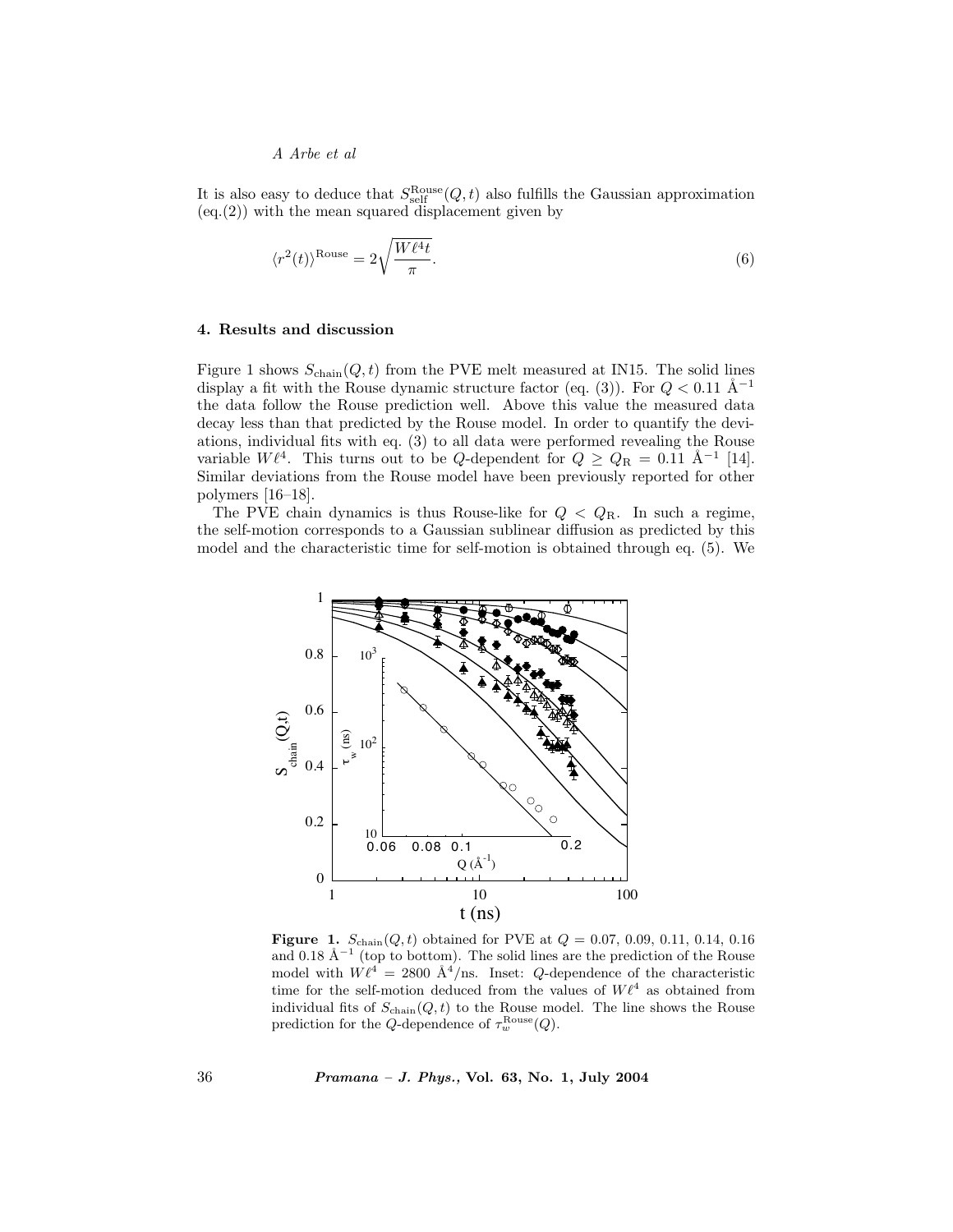### Crossover in poly(vinyl ethylene)

may take the time at  $Q_{\rm R}$ ,  $t_{\rm R} = \tau_w^{\rm Rouse}(Q_{\rm R}) \approx 100$  ns, as representative for the Rouse time-scale. From eq. (6), at  $t_R$  we have  $\langle r^2(t_R)\rangle \approx 600 \text{ \AA}^2$ . For  $Q \ge Q_R$ , we can calculate the characteristic time for self-motion from the effective description performed on  $S_{\text{chain}}(Q, t)$  in terms of the Rouse model also by applying eq. (5). The above-obtained values for  $W\ell^4(Q)$  lead to the times depicted in the inset of figure 1. As can be seen, this variable also reflects the deviations from universal Rouse dynamics at large Q's.

Up to this point, the information presented about the self-motion in PVE has been deduced from the application of the Rouse model to the coherent data corresponding to  $S_{\text{chain}}(Q, t)$ . However, with the Jülich NSE measurements we have *direct* access to the proton self-motions. Figure 2a shows the experimental  $S_{\text{self}}(Q, t)$  data obtained on the protonated sample. With these data at hand, we can answer the key question: Is there another Gaussian subdiffusive regime at length scales shorter than that of the Rouse dynamics? In this case, also for  $Q > Q_R$  it should be possible to construct a Q-independent  $\langle r^2(t) \rangle$  following  $\langle r^2(t)\rangle = -6\ln[S_{\rm self}(Q, t)]/Q^2$  (eq. (2)). Figure 2b shows that this is indeed the case. For  $Q \geq 0.20 \text{ \AA}^{-1}$  a nearly perfect collapse of the experimental data into a single curve is obtained. The time dependence of the such determined  $\langle r^2(t) \rangle$ can be well-described by a power law with an exponent of 0.5 (solid line). Thus, for  $t < t<sub>R</sub>$  the data reveal a subdiffusive regime which is obviously distinct from the Rouse process, though it is characterized by the same exponent  $\beta = 0.5$ . For comparison we have included in figure 2b the mean squared displacement from the Rouse motion (eq. (6)) towards longer times. Both regimes differ by the prefactor governing the magnitude of  $\langle r^2(t) \rangle$ .

The early subdiffusive regime is indeed relevant for the  $\alpha$ -relaxation. Two timescales may be invoked in order to define the time range where the  $\alpha$ -relaxation dynamics evolves: (i) the structural relaxation time  $\tau_s$  and (ii) the time needed by a proton to move as far as the average interchain distance d. Measurements of  $S(Q)$  [14] reveal that the first (intermolecular) peak is located at  $Q_{\text{max}} = 0.9 \text{ \AA}^{-1}$ . The value determined for  $\tau_s$  from the decay of the dynamic structure factor at  $Q_{\text{max}}$  gives  $\tau_s = 0.1$  ns [14]. This value lies well within the subdiffusive regime – the proton moves about 4 Å during  $\tau_s$ . On the other hand, the average interchain distance  $d = 2\pi/Q_{\text{max}} \approx 7$  Å is covered in about 1 ns (see figure 2b). This time is just in the middle of the time range where sublinear diffusion is observed.

The crossover between the Rouse regime and the subdiffusive  $\alpha$ -regime becomes clear if we focus on the Q-dependent characteristic relaxation times. We note that the correlation functions  $S_{\text{chain}}(Q, t)$  and  $S_{\text{self}}(Q, t)$  are different and that their direct comparison is not possible. However, we may easily relate the characteristic times corresponding to the self-motions: (i) A fit of the  $S_{\text{self}}(Q, t)$  to eq. (1) with  $\beta = 0.5$  (see solid lines in figure 2a) reveals  $\tau_w$  directly in both regimes. (ii) From the effective description of  $S_{\text{chain}}(Q, t)$  in terms of the Rouse model we already know the associated incoherent time-scales (inset of figure 1). Figure 3 presents the  $Q$ -dependent relaxation times obtained from both approaches. Removing the  $Q^{-4}$ dependence expected for both the Rouse as well as for the  $\alpha$ -regime will lead to a plateau in the variable  $\tau_w Q^4$ . This is indeed observed for both regimes: the plateau at  $Q < 0.11$  Å<sup>-1</sup> corresponds to Rouse dynamics, while the plateau at higher Q reflects the Gaussianity in the  $\alpha$ -relaxation region. The two regimes are separated

Pramana – J. Phys., Vol. 63, No. 1, July 2004 37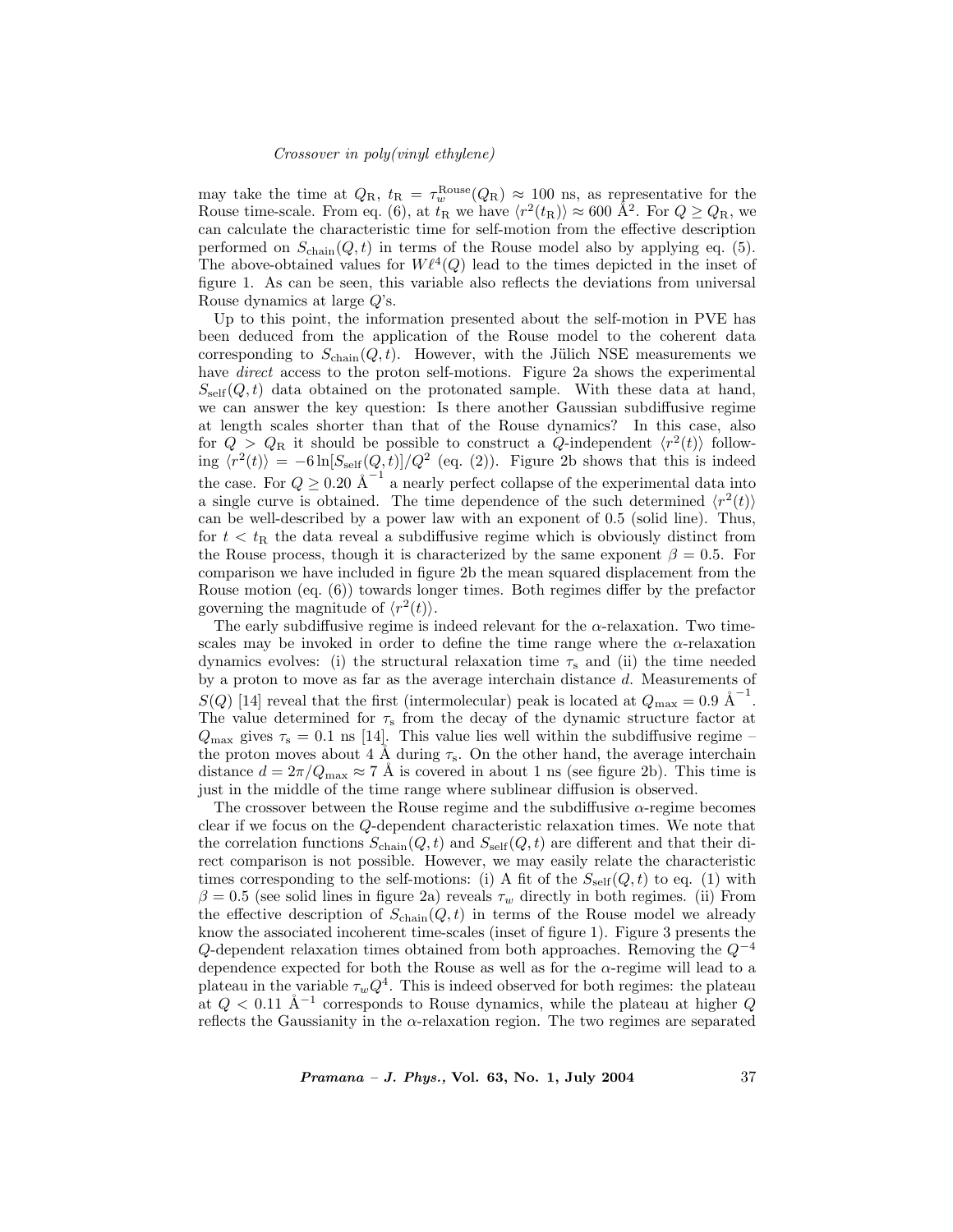A Arbe et al



**Figure 2.** (a)  $S_{\text{self}}(Q, t)$  at  $Q = 0.1, 0.2, 0.3$  and 0.4  $\AA^{-1}$  (top to bottom). Solid lines are KWW fits with  $\beta = 0.5$ . (b) Mean square displacement of the protons obtained from the measured  $S_{\text{self}}(Q, t)$  at  $Q > Q_{\text{R}}$ . Symbols are as in (a). The solid line represents  $\langle r^2(t) \rangle \propto t^{0.5}$ . The dashed lines mark the characteristic times and lengths discussed in the text. The thick solid line in the upper right corner displays the  $\langle r^2(t) \rangle$  in the Rouse regime  $(\langle r^2(t) \rangle^{\text{Rouse}},$ eq. (6)). The two dotted lines extrapolate into the crossover regime.

by a step occurring around  $Q_{\text{cross}} \approx 0.13 \text{ Å}^{-1}$ . We note that the results from a direct measurement of  $S_{\text{self}}(Q, t)$  in the low Q regime agree very well with those deduced from the Rouse description of  $S_{\text{chain}}(Q, t)$ , demonstrating the consistency of the results obtained. Finally, we have tested the sensitivity of the step-like shape

38 Pramana – J. Phys., Vol. 63, No. 1, July 2004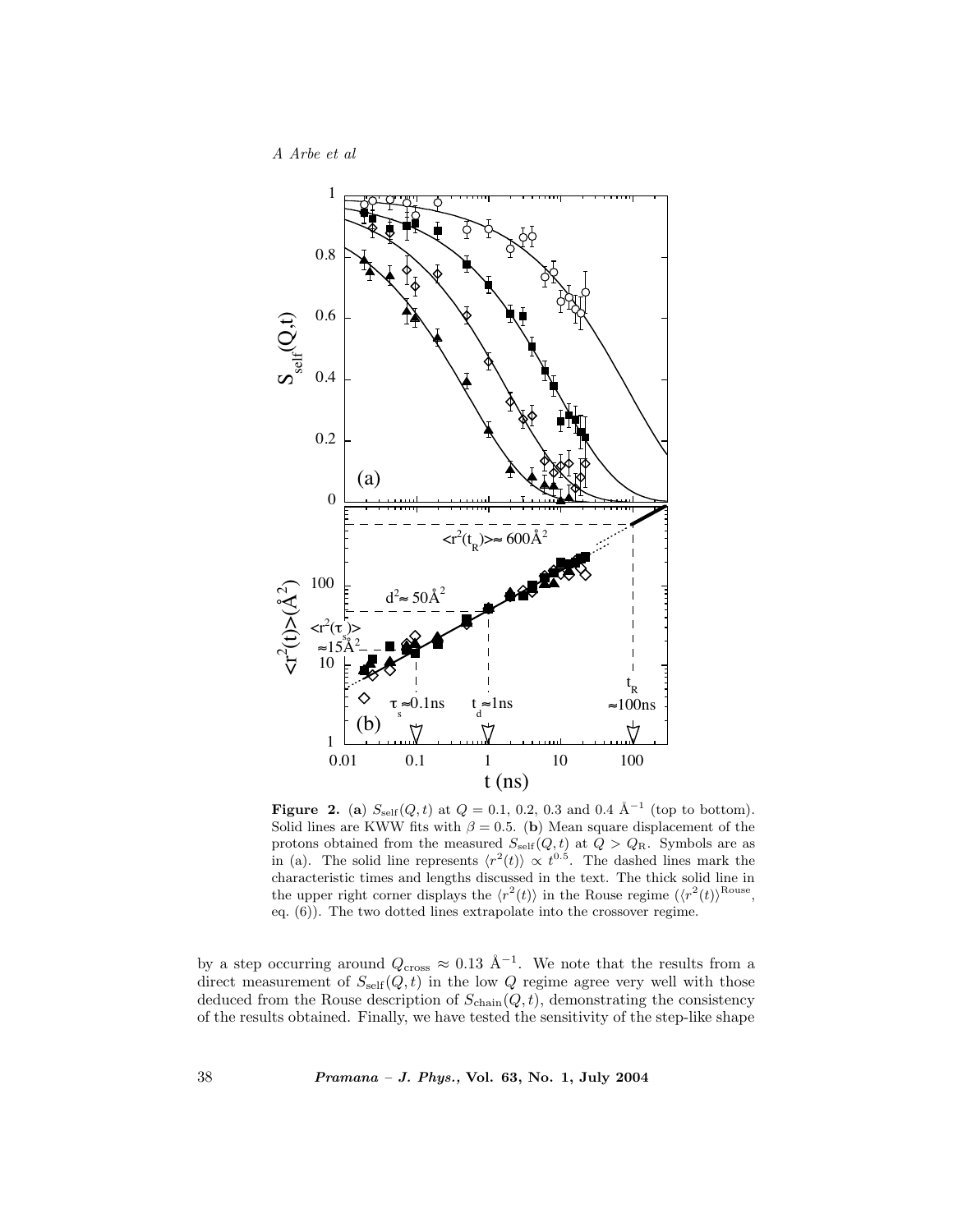Crossover in poly(vinyl ethylene)



**Figure 3.** Q-dependence of  $\tau_w Q^4$  from the description of  $S_{\text{self}}(Q, t)$  with a KWW function with  $\beta = 0.5$  (black squares), 0.52 (rhombs) and 0.55 (squares), and from the description of  $S_{\text{chain}}(Q, t)$  in terms of the Rouse model (circles).

of the crossover by varying the  $\beta$ -parameter of the fit with eq. (1), thereby remaining within the limits dictated by figure 2b ( $\beta_{\text{max}} = 0.55$ ). An increase of  $\beta$  has little effect on the size and the shape of the crossover, as can be seen in figure 3.

The determination of the crossover at  $Q_{\text{cross}} \approx 0.13 \text{ Å}^{-1}$  allows to define a crossover length scale  $\ell_{\text{cross}} \approx \pi/Q_{\text{cross}} = 24 \text{ Å}$ . This length scale may be identified with the size of a Gaussian blob underlying the Rouse model. For PVE this corresponds to ten monomers or twenty bonds for the Gaussian blob [14]. For distances along the chain longer than this size, the Gaussian bead and spring model works and we obtain Rouse dynamics. For smaller scales, we observe the internal dynamics within the Gaussian blobs reflecting the  $\alpha$ -relaxation.

# 5. Conclusions

For a PVE polymer melt we have established the existence of a generic dynamic regime in between the decaging process and the Rouse motion. This regime, characterized by sublinear diffusion [5,7], is well-separated from the Rouse process. It evolves from the motion of the atoms within the polymer which are subject to specific intra- and inter-molecular forces and can be identified with the dynamical process relevant for the glassy character of the polymer. The coarse grained molecular dynamics simulation and mode coupling theory calculations based on bead and spring models  $[11,12]$  do not reveal this subdiffusive  $\alpha$ -regime, which appears to relate to the internal dynamics within the Gaussian blobs. Given the rather general observation of a subdiffusive regime in polymer melts [5–10,13], our result on the well-defined crossover indicates that the phenomenon is of general nature.

Pramana – J. Phys., Vol. 63, No. 1, July 2004 39